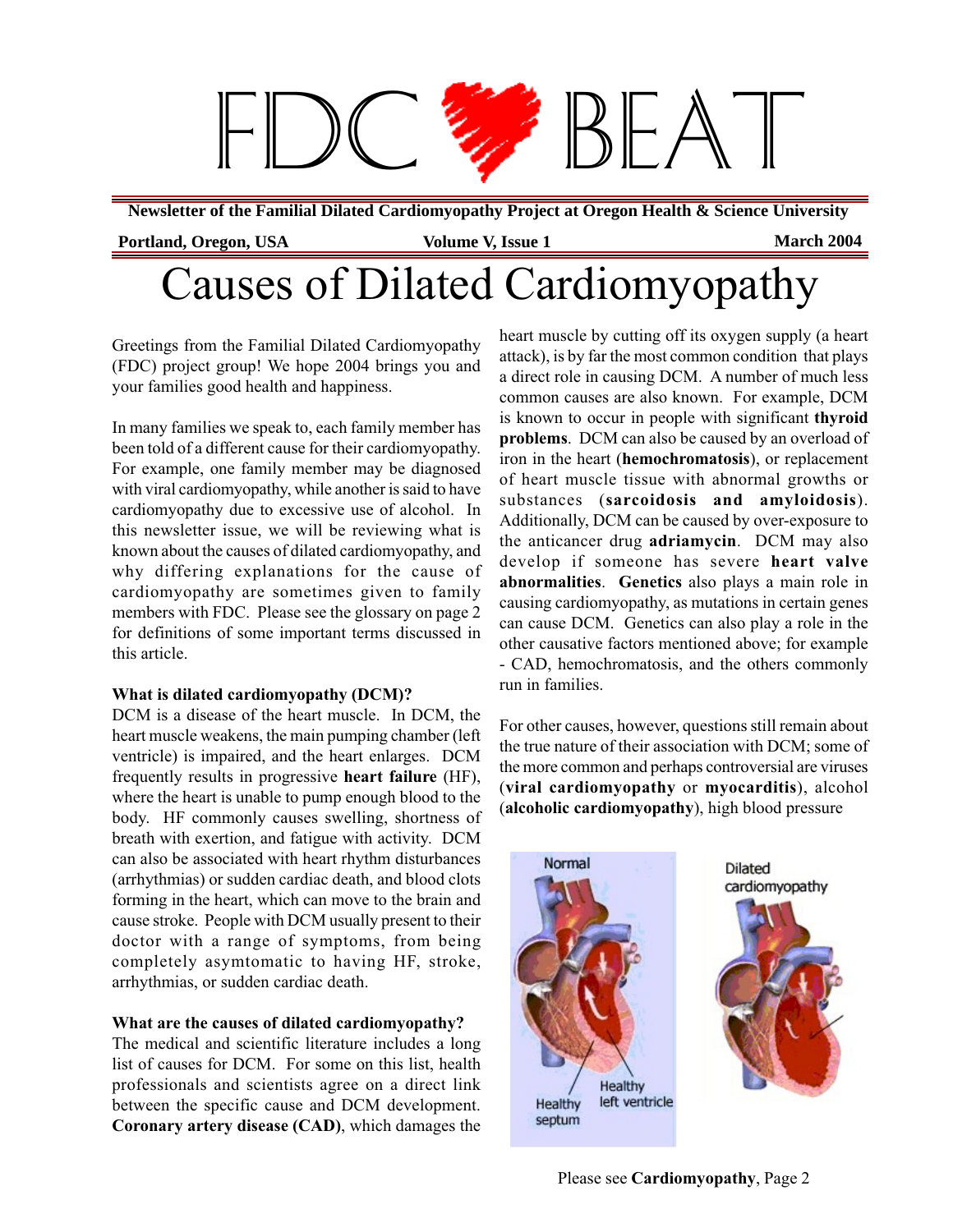# FDC BEAT

### **Causes of DCM**

Continued from Page 1

(**hypertensive cardiomyopathy**), and late pregnancy (**peripartum cardiomyopathy**). These diagnoses are usually made when all other causes have been ruled out. When no specific cause can be determined, DCM is called **idiopathic dilated cardiomyopathy (IDC).**

#### **What are the differences between IDC and viral, alcoholic, hypertensive, or peripartum cardiomyopathy?**

These questionable causes of DCM are commonly confused with IDC. One reason is that definitive tests to diagnose these said causes do not exist, as it does for CAD in the form of an angiogram or catheterization. So viral, alcoholic, hypertensive, and peripartum cardiomyopathy are often diagnosed based on the medical history, without definitive testing, when all other causes of cardiomyopathy have been ruled out. IDC is diagnosed in the same way. Thus, while two people may have very similar symptoms or history, one may be diagnosed with IDC and the other with, say, viral cardiomyopathy.

Another very important difference between IDC and the questionable causes of DCM are the role that genetics is thought to play. Approximately 35-50% of patients with IDC are thought to have a genetic abnormality that has caused their IDC, which may

| <b>Glossary of Terms</b>   |                                                              |
|----------------------------|--------------------------------------------------------------|
| Dilated cardiomyopathy     | A disease in which the heart muscle weakens, the main        |
| (DCM)                      | pumping chamber is impaired, and the heart enlarges.         |
| Heart failure              | Various signs and symptoms including fatigue, shortness      |
|                            | of breath, swelling in the legs and feet, difficulty laying  |
|                            | flat in bed caused by insufficient blood supply to the body  |
|                            | due to a heart problem.                                      |
| Idiopathic dilated         | The enlargement and dysfunction of the heart where the       |
| cardiomyopathy (IDC)       | cause is unknown. Other causes of heart                      |
|                            | enlargement/dysfunction must be ruled out.                   |
| <b>Familial dilated</b>    | FDC can be diagnosed if two or more closely related          |
| cardiomyopathy (FDC)       | family members are diagnosed with IDC.                       |
| Genetic mutation           | An alteration in a gene that disrupts the normal function of |
|                            | that gene. There are mutations in certain genes that are     |
|                            | known to cause DCM.                                          |
| Thyroid problems, coronary | Medical conditions or problems known to cause DCM.           |
| artery disease,            | There are tests available (with the exception of genetic     |
| hemochromatosis,           | mutations, available in only certain limited situations      |
| sarcoidosis, amyloidosis,  | currently) that can define these problems to link them with  |
| adriamycin, heart valve    | DCM development. Genetic mutations are thought to            |
| abnormalities, genetic     | account for 35-50% of IDC.                                   |
| mutations                  |                                                              |
| Viral, alcoholic,          | Cardiomyopathy diagnoses that are commonly made              |
| hypertensive, and          | based on medical history rather than definitive testing,     |
| peripartum cardiomyopathy  | raising the question of IDC as a more appropriate            |
|                            | diagnosis. Genetic factors may play a significant role in    |
|                            | these types of DCM, so IDC/FDC should still be               |
|                            | considered when these diagnoses are made.                    |
| First-degree relative      | Family members who are directly related, such as parents,    |
|                            | brothers, sisters, and children.                             |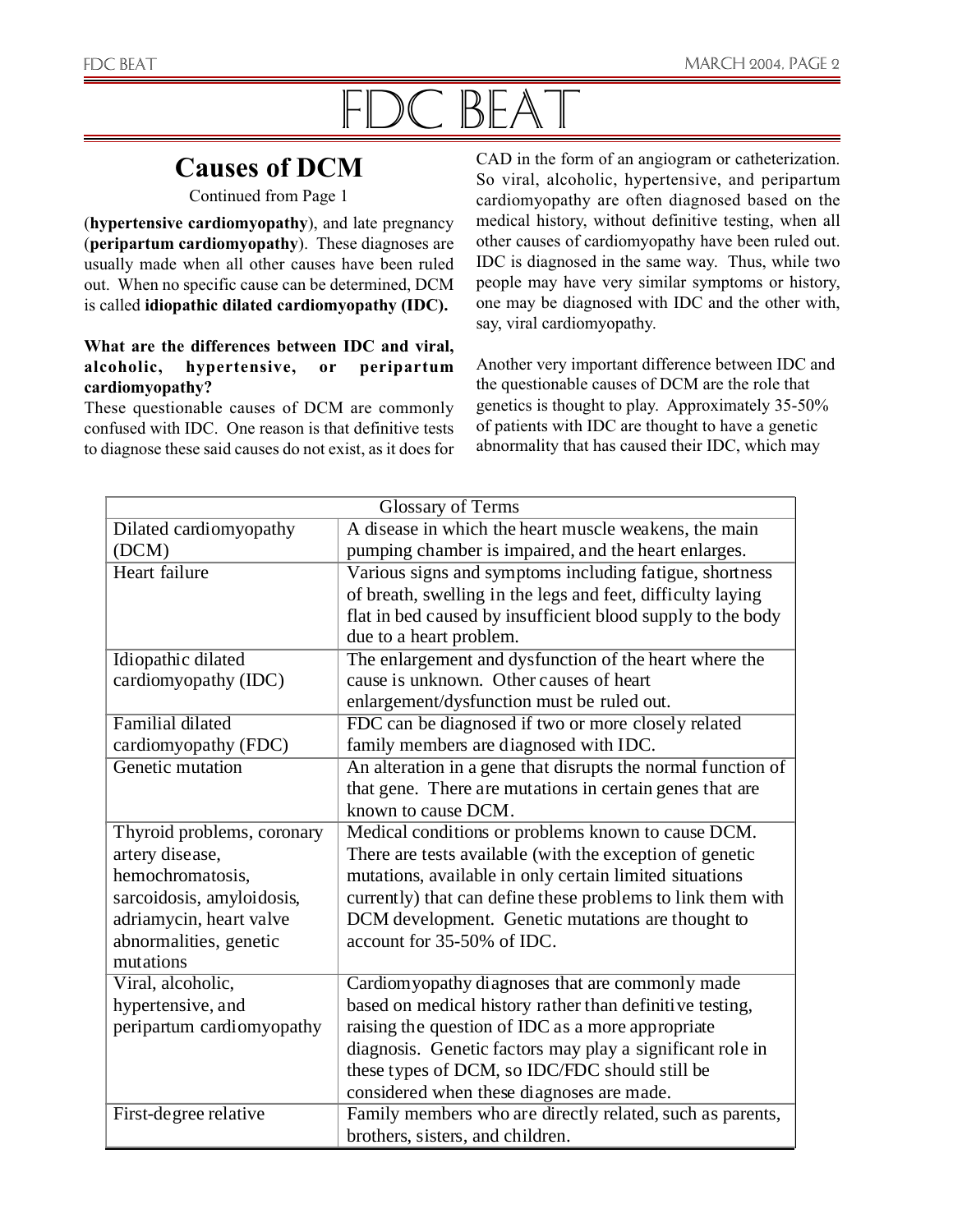also cause IDC in other family members. In contrast, genetic factors are usually not thought of as significant to the development of a patient's DCM when it is diagnosed as viral, alcoholic, hypertensive, or peripartum cardiomyopathy. For this reason, when someone is diagnosed with DCM due to one of these said causes, a family history may not even be taken and no thought may be given to recommending family screening.

So if a patient is diagnosed with viral, alcoholic, hypertensive, or peripartum cardiomyopathy, but the diagnosis could just as well be IDC, family members may not realize that they too might be at risk for DCM.

#### **Why are multiple causes of DCM sometimes diagnosed in families with familial dilated cardiomyopathy?**

A diagnosis of FDC can be made if there are at least two first-degree relatives (parents, brothers, sisters, children) with a diagnosis of IDC. Given the difficulty in differentiating between IDC and the said causes of DCM, multiple family members may be each diagnosed with one of the questionable causes, when the more appropriate diagnosis may actually be IDC and thus FDC.

Additionally, the relationship between the genetics of FDC and other said causes of DCM is not well understood. It may be that an underlying genetic alteration makes someone more susceptible to DCM when other risk factors are present. Exposure to certain types of viruses, alcohol or drug use, high blood pressure, or pregnancy, may trigger cardiomyopathy to develop in a person that carries a genetic mutation. So even if a test attempts to confirm one of these causes of DCM, this does not rule out a genetic cause and the possibility of FDC. In addition, because we are still learning about these relationships, and the genetics of heart disease is such a new field, many health care professionals, including cardiologists, may not realize the significance genetic factors may have in causing DCM.

#### **What should I do if a family member or I have been diagnosed with DCM?**

If you or a family member has been diagnosed with DCM from any suspected cause, you may want to consider the following:

- Ask your health care provider how the diagnosis of DCM was made, what the cause is thought to be, and if IDC is a possible diagnosis.
- Report any family history of heart problems, especially cardiomyopathy of any cause, (including IDC or FDC) to your health care provider. This may prompt them to consider IDC/FDC as a more appropriate diagnosis.
- For people without a definite cause of DCM (such as coronary artery disease), clinical screening of relatives should be considered, especially if more than one family member is diagnosed with any certain type of DCM, such as viral cardiomyopathy.

It is currently recommended that first-degree relatives have an echocardiogram and electrocardiogram (ECG or EKG) to look for early signs of cardiomyopathy. They may benefit from early treatment. This screening should be performed every few years if baseline tests are normal. Any relatives with symptoms such as shortness of breath, swelling in the legs and/or feet, difficulty sleeping flat in bed, palpitations, and/or dizziness/fainting should be evaluated right away.

We hope this information has been helpful to you. If you have any further questions about the causes of DCM, please contact us on our toll-free # (877-800-3430) or email us from our website at: www.fdc.to.

### **FDC BEAT Newsletter**

FDC BEAT is a triannual publication of the Familial Dilated Cardiomyopathy Project in the Division of Cardiology at Oregon Health & Science University in Portland, OR. The newsletter is not copyrighted and readers are welcome to photocopy its contents to share with family members and health professionals.

**Newsletter Layout/Design**: Kelly Smith, B.S. CHES email: *smikelly@ohsu.edu* **Newsletter Author:** Jessica Kushner, MS, CGC email: *kushnerj@ohsu.edu*

#### **FDC Project Clinical Group:**

Ray Hershberger, M.D. Emily Burkett, M.S. Jessica Kushner, M.S. Kelly Smith, B.S. Warren Toy, B.S.